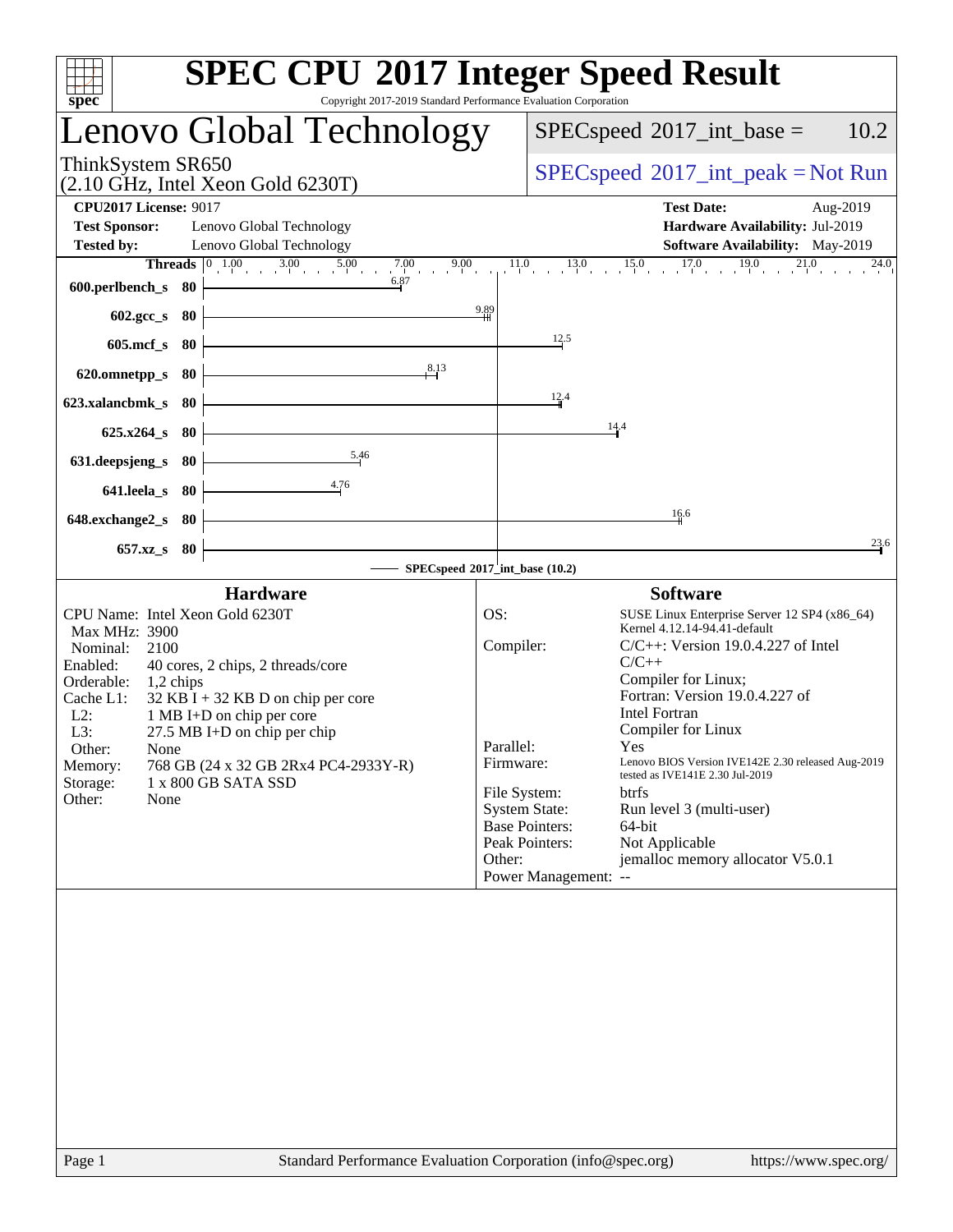

# Lenovo Global Technology

 $SPEC speed^{\circ}2017\_int\_base = 10.2$ 

## ThinkSystem SR650<br>  $SPECspeed^{\circ}2017\_int\_peak = Not Run$  $SPECspeed^{\circ}2017\_int\_peak = Not Run$

**[Test Sponsor:](http://www.spec.org/auto/cpu2017/Docs/result-fields.html#TestSponsor)** Lenovo Global Technology **[Hardware Availability:](http://www.spec.org/auto/cpu2017/Docs/result-fields.html#HardwareAvailability)** Jul-2019

(2.10 GHz, Intel Xeon Gold 6230T)

**[CPU2017 License:](http://www.spec.org/auto/cpu2017/Docs/result-fields.html#CPU2017License)** 9017 **[Test Date:](http://www.spec.org/auto/cpu2017/Docs/result-fields.html#TestDate)** Aug-2019 **[Tested by:](http://www.spec.org/auto/cpu2017/Docs/result-fields.html#Testedby)** Lenovo Global Technology **[Software Availability:](http://www.spec.org/auto/cpu2017/Docs/result-fields.html#SoftwareAvailability)** May-2019

## **[Results Table](http://www.spec.org/auto/cpu2017/Docs/result-fields.html#ResultsTable)**

|                                      | <b>Base</b>    |                |       |                | <b>Peak</b> |                |       |                |                |              |                |              |                |              |
|--------------------------------------|----------------|----------------|-------|----------------|-------------|----------------|-------|----------------|----------------|--------------|----------------|--------------|----------------|--------------|
| <b>Benchmark</b>                     | <b>Threads</b> | <b>Seconds</b> | Ratio | <b>Seconds</b> | Ratio       | <b>Seconds</b> | Ratio | <b>Threads</b> | <b>Seconds</b> | <b>Ratio</b> | <b>Seconds</b> | <b>Ratio</b> | <b>Seconds</b> | <b>Ratio</b> |
| $600.$ perlbench $\mathsf{S}$        | 80             | 259            | 6.86  | 258            | 6.87        | 258            | 6.87  |                |                |              |                |              |                |              |
| $602 \text{.} \text{gcc}\text{_<}$ s | 80             | 407            | 9.78  | 399            | 9.97        | 403            | 9.89  |                |                |              |                |              |                |              |
| $605$ .mcf s                         | 80             | 378            | 12.5  | 378            | 12.5        | 378            | 12.5  |                |                |              |                |              |                |              |
| 620.omnetpp_s                        | 80             | 201            | 8.13  | 210            | 7.75        | 200            | 8.15  |                |                |              |                |              |                |              |
| 623.xalancbmk s                      | 80             | 114            | 12.5  | 114            | 12.4        | 114            | 12.4  |                |                |              |                |              |                |              |
| $625.x264_s$                         | 80             | 122            | 14.4  | 122            | 14.4        | 123            | 14.4  |                |                |              |                |              |                |              |
| 631.deepsjeng_s                      | 80             | 263            | 5.45  | 263            | 5.46        | 263            | 5.46  |                |                |              |                |              |                |              |
| $641$ .leela_s                       | 80             | 358            | 4.76  | 358            | 4.76        | 358            | 4.77  |                |                |              |                |              |                |              |
| 648.exchange2_s                      | 80             | 177            | 16.6  | 178            | 16.5        | 177            | 16.6  |                |                |              |                |              |                |              |
| $657.xz$ <sub>S</sub>                | 80             | 262            | 23.6  | 262            | 23.6        | 262            | 23.6  |                |                |              |                |              |                |              |
| $SPECspeed*2017$ int base =          |                |                | 10.2  |                |             |                |       |                |                |              |                |              |                |              |

**[SPECspeed](http://www.spec.org/auto/cpu2017/Docs/result-fields.html#SPECspeed2017intpeak)[2017\\_int\\_peak =](http://www.spec.org/auto/cpu2017/Docs/result-fields.html#SPECspeed2017intpeak) Not Run**

Results appear in the [order in which they were run.](http://www.spec.org/auto/cpu2017/Docs/result-fields.html#RunOrder) Bold underlined text [indicates a median measurement.](http://www.spec.org/auto/cpu2017/Docs/result-fields.html#Median)

## **[Operating System Notes](http://www.spec.org/auto/cpu2017/Docs/result-fields.html#OperatingSystemNotes)**

Stack size set to unlimited using "ulimit -s unlimited"

## **[General Notes](http://www.spec.org/auto/cpu2017/Docs/result-fields.html#GeneralNotes)**

Environment variables set by runcpu before the start of the run: KMP AFFINITY = "granularity=fine, scatter" LD\_LIBRARY\_PATH = "/home/cpu2017-1.0.5-ic19.0u4/lib/intel64" LD\_LIBRARY\_PATH = "\$LD\_LIBRARY\_PATH:/home/cpu2017-1.0.5-ic19.0u4/je5.0.1-64" OMP\_STACKSIZE = "192M" Binaries compiled on a system with 1x Intel Core i9-799X CPU + 32GB RAM memory using Redhat Enterprise Linux 7.5 Transparent Huge Pages enabled by default Prior to runcpu invocation Filesystem page cache synced and cleared with: sync; echo 3> /proc/sys/vm/drop\_caches NA: The test sponsor attests, as of date of publication, that CVE-2017-5754 (Meltdown) is mitigated in the system as tested and documented. Yes: The test sponsor attests, as of date of publication, that CVE-2017-5753 (Spectre variant 1) is mitigated in the system as tested and documented. Yes: The test sponsor attests, as of date of publication, that CVE-2017-5715 (Spectre variant 2) is mitigated in the system as tested and documented. Yes: The test sponsor attests, as of date of publication, that CVE-2018-3640 (Spectre variant 3a) is mitigated in the system as tested and documented. Yes: The test sponsor attests, as of date of publication, that CVE-2018-3639 (Spectre variant 4) is mitigated in the system as tested and documented. jemalloc, a general purpose malloc implementation built with the RedHat Enterprise 7.5, and the system compiler gcc 4.8.5 **(Continued on next page)**

| Page 2 | Standard Performance Evaluation Corporation (info@spec.org) | https://www.spec.org/ |
|--------|-------------------------------------------------------------|-----------------------|
|        |                                                             |                       |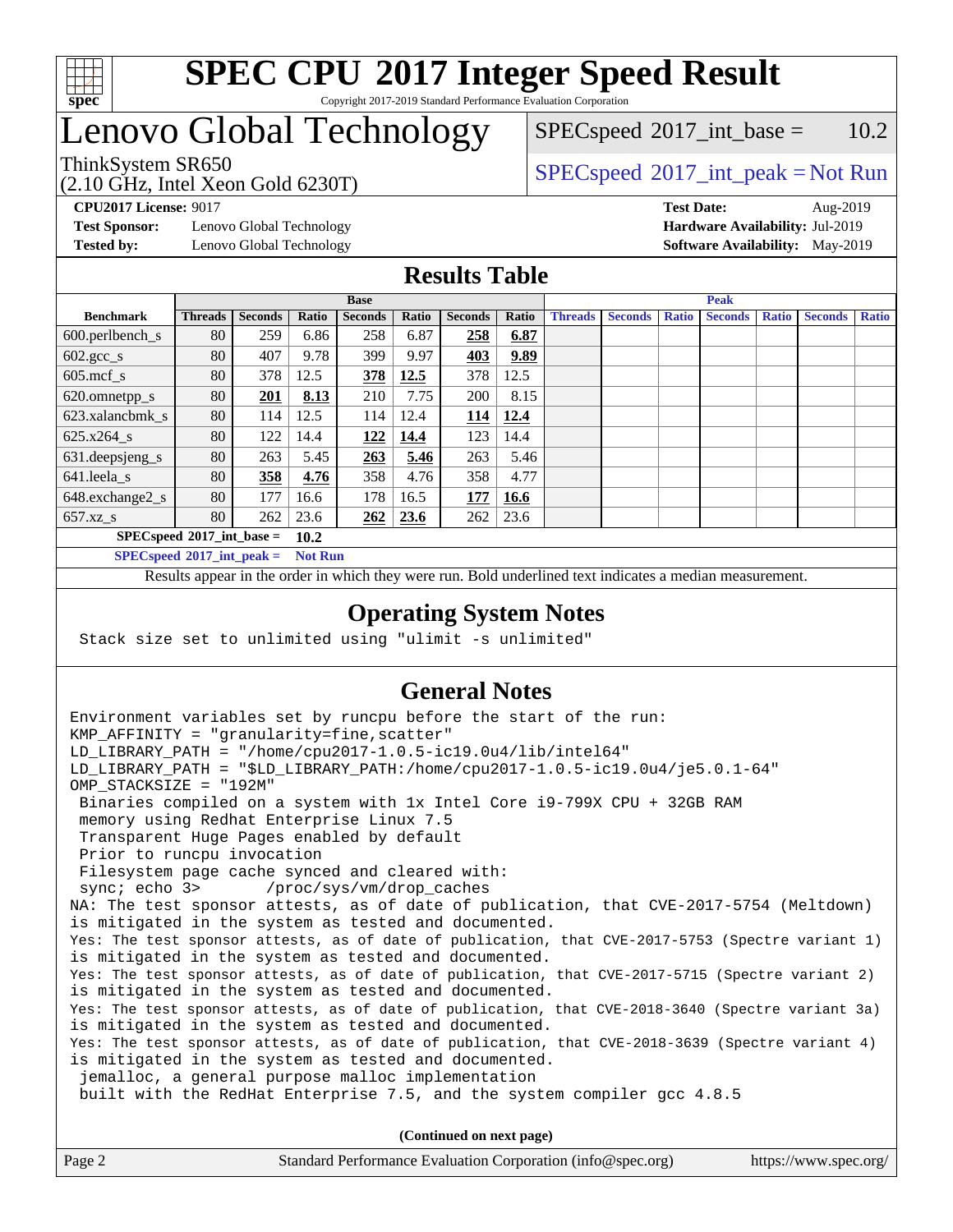

# Lenovo Global Technology

 $SPECspeed^{\circledcirc}2017\_int\_base = 10.2$  $SPECspeed^{\circledcirc}2017\_int\_base = 10.2$ 

(2.10 GHz, Intel Xeon Gold 6230T)

ThinkSystem SR650<br>  $(2.10 \text{ GHz. Intel } X_{\text{QCD}}$  Gold 6230T)

**[Test Sponsor:](http://www.spec.org/auto/cpu2017/Docs/result-fields.html#TestSponsor)** Lenovo Global Technology **[Hardware Availability:](http://www.spec.org/auto/cpu2017/Docs/result-fields.html#HardwareAvailability)** Jul-2019 **[Tested by:](http://www.spec.org/auto/cpu2017/Docs/result-fields.html#Testedby)** Lenovo Global Technology **[Software Availability:](http://www.spec.org/auto/cpu2017/Docs/result-fields.html#SoftwareAvailability)** May-2019

**[CPU2017 License:](http://www.spec.org/auto/cpu2017/Docs/result-fields.html#CPU2017License)** 9017 **[Test Date:](http://www.spec.org/auto/cpu2017/Docs/result-fields.html#TestDate)** Aug-2019

## **[General Notes \(Continued\)](http://www.spec.org/auto/cpu2017/Docs/result-fields.html#GeneralNotes)**

sources available from jemalloc.net or <https://github.com/jemalloc/jemalloc/releases>

## **[Platform Notes](http://www.spec.org/auto/cpu2017/Docs/result-fields.html#PlatformNotes)**

| BIOS configuration:<br>Choose Operating Mode set to Maximum Performance<br>Choose Operating Mode set to Custom Mode<br>C-States set to Legacy                                                                                                                                                                                 |                                                                                                                                                                                                                                                                  |                       |  |  |  |
|-------------------------------------------------------------------------------------------------------------------------------------------------------------------------------------------------------------------------------------------------------------------------------------------------------------------------------|------------------------------------------------------------------------------------------------------------------------------------------------------------------------------------------------------------------------------------------------------------------|-----------------------|--|--|--|
|                                                                                                                                                                                                                                                                                                                               | Sysinfo program /home/cpu2017-1.0.5-ic19.0u4/bin/sysinfo<br>Rev: r5974 of 2018-05-19 9bcde8f2999c33d61f64985e45859ea9<br>running on linux-gf3m Wed Aug 21 10:49:53 2019                                                                                          |                       |  |  |  |
| For more information on this section, see                                                                                                                                                                                                                                                                                     | SUT (System Under Test) info as seen by some common utilities.<br>https://www.spec.org/cpu2017/Docs/config.html#sysinfo                                                                                                                                          |                       |  |  |  |
| From /proc/cpuinfo<br>"physical id"s (chips)<br>$\overline{a}$<br>80 "processors"                                                                                                                                                                                                                                             | model name : Intel(R) Xeon(R) Gold 6230T CPU @ 2.10GHz                                                                                                                                                                                                           |                       |  |  |  |
| cpu cores : 20<br>siblings : 40                                                                                                                                                                                                                                                                                               | cores, siblings (Caution: counting these is hw and system dependent. The following<br>excerpts from /proc/cpuinfo might not be reliable. Use with caution.)                                                                                                      |                       |  |  |  |
|                                                                                                                                                                                                                                                                                                                               | physical 0: cores 0 1 2 3 4 8 9 10 11 12 16 17 18 19 20 24 25 26 27 28<br>physical 1: cores 0 1 2 3 4 8 9 10 11 12 16 17 18 19 20 24 25 26 27 28                                                                                                                 |                       |  |  |  |
| From 1scpu:<br>Architecture:<br>$CPU$ op-mode( $s$ ):<br>Byte Order:<br>CPU(s):<br>On-line $CPU(s)$ list:<br>$Thread(s)$ per core:<br>$Core(s)$ per socket:<br>Socket(s):<br>NUMA $node(s):$<br>Vendor ID:<br>CPU family:<br>Model:<br>Model name:<br>Stepping:<br>CPU MHz:<br>$CPU$ max $MHz$ :<br>CPU min MHz:<br>BogoMIPS: | x86_64<br>$32$ -bit, $64$ -bit<br>Little Endian<br>80<br>$0 - 79$<br>2<br>20<br>$\overline{a}$<br>$\overline{a}$<br>GenuineIntel<br>6<br>85<br>$Intel(R)$ Xeon $(R)$ Gold 6230T CPU @ 2.10GHz<br>$7\overline{ }$<br>2100.000<br>3900.0000<br>800.0000<br>4200.00 |                       |  |  |  |
|                                                                                                                                                                                                                                                                                                                               | (Continued on next page)                                                                                                                                                                                                                                         |                       |  |  |  |
| Page 3                                                                                                                                                                                                                                                                                                                        | Standard Performance Evaluation Corporation (info@spec.org)                                                                                                                                                                                                      | https://www.spec.org/ |  |  |  |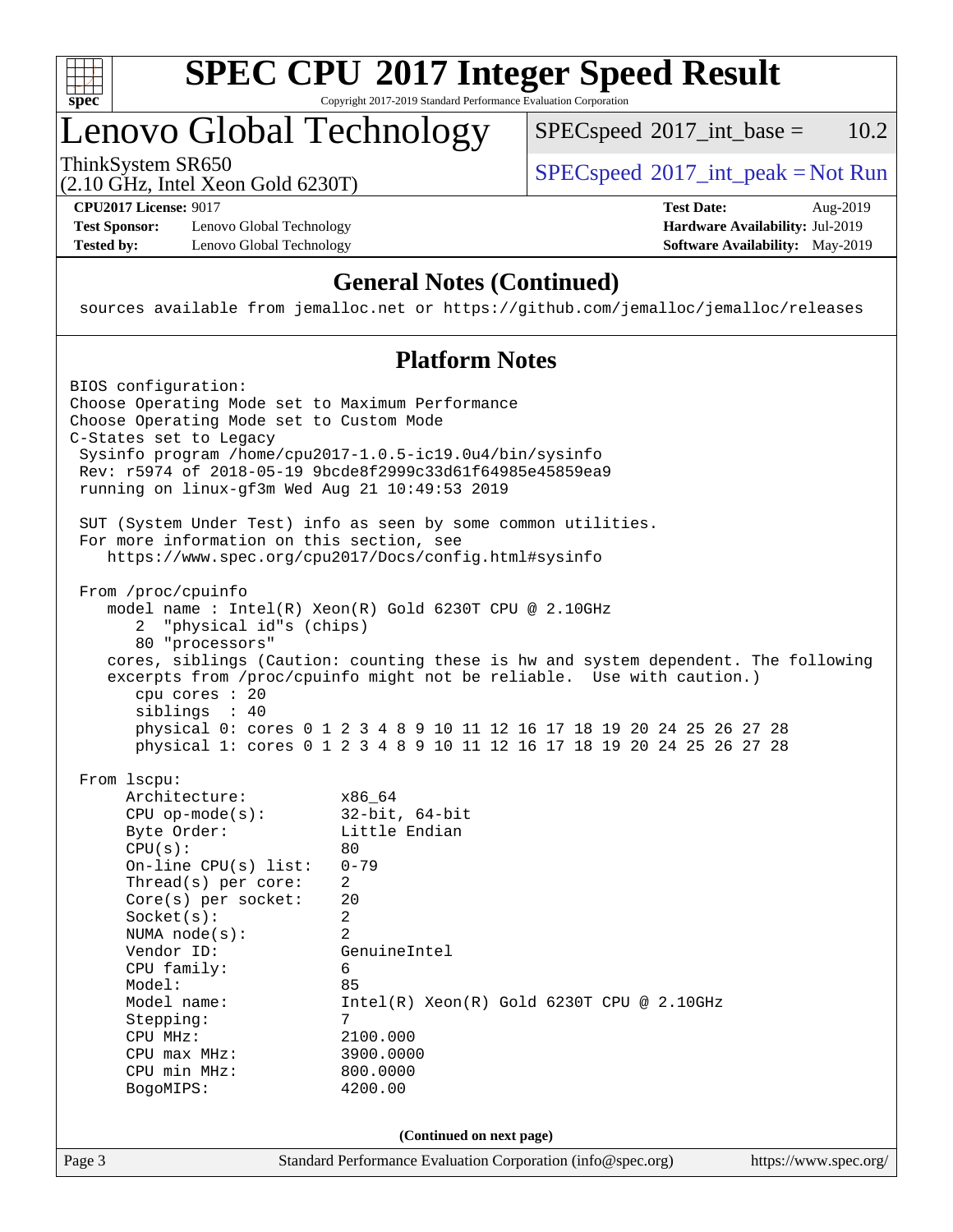

Lenovo Global Technology

 $SPEC speed^{\circ}2017\_int\_base = 10.2$ 

(2.10 GHz, Intel Xeon Gold 6230T)

ThinkSystem SR650<br>  $SPEC speed^{\circ}2017\_int\_peak = Not Run$ 

**[Test Sponsor:](http://www.spec.org/auto/cpu2017/Docs/result-fields.html#TestSponsor)** Lenovo Global Technology **[Hardware Availability:](http://www.spec.org/auto/cpu2017/Docs/result-fields.html#HardwareAvailability)** Jul-2019 **[Tested by:](http://www.spec.org/auto/cpu2017/Docs/result-fields.html#Testedby)** Lenovo Global Technology **[Software Availability:](http://www.spec.org/auto/cpu2017/Docs/result-fields.html#SoftwareAvailability)** May-2019

**[CPU2017 License:](http://www.spec.org/auto/cpu2017/Docs/result-fields.html#CPU2017License)** 9017 **[Test Date:](http://www.spec.org/auto/cpu2017/Docs/result-fields.html#TestDate)** Aug-2019

## **[Platform Notes \(Continued\)](http://www.spec.org/auto/cpu2017/Docs/result-fields.html#PlatformNotes)**

| Virtualization:         | $VT - x$          |
|-------------------------|-------------------|
| $L1d$ cache:            | 32K               |
| Lli cache:              | 32K               |
| $L2$ cache:             | 1024K             |
| $L3$ cache:             | 28160K            |
| NUMA $node0$ $CPU(s)$ : | $0 - 19, 40 - 59$ |
| NUMA nodel CPU(s):      | $20 - 39,60 - 79$ |
| Flags:                  | fpu yme de pse    |

fpu vme de pse tsc msr pae mce cx8 apic sep mtrr pge mca cmov pat pse36 clflush dts acpi mmx fxsr sse sse2 ss ht tm pbe syscall nx pdpe1gb rdtscp lm constant\_tsc art arch\_perfmon pebs bts rep\_good nopl xtopology nonstop\_tsc cpuid aperfmperf pni pclmulqdq dtes64 monitor ds\_cpl vmx smx est tm2 ssse3 sdbg fma cx16 xtpr pdcm pcid dca sse4\_1 sse4\_2 x2apic movbe popcnt tsc\_deadline\_timer aes xsave avx f16c rdrand lahf\_lm abm 3dnowprefetch cpuid\_fault epb cat\_l3 cdp\_l3 invpcid\_single intel\_ppin ssbd mba ibrs ibpb stibp tpr\_shadow vnmi flexpriority ept vpid fsgsbase tsc\_adjust bmi1 hle avx2 smep bmi2 erms invpcid rtm cqm mpx rdt\_a avx512f avx512dq rdseed adx smap clflushopt clwb intel\_pt avx512cd avx512bw avx512vl xsaveopt xsavec xgetbv1 xsaves cqm\_llc cqm\_occup\_llc cqm\_mbm\_total cqm\_mbm\_local dtherm ida arat pln pts pku ospke avx512\_vnni flush\_l1d arch\_capabilities

 /proc/cpuinfo cache data cache size : 28160 KB

 From numactl --hardware WARNING: a numactl 'node' might or might not correspond to a physical chip. available: 2 nodes (0-1) node 0 cpus: 0 1 2 3 4 5 6 7 8 9 10 11 12 13 14 15 16 17 18 19 40 41 42 43 44 45 46 47 48 49 50 51 52 53 54 55 56 57 58 59 node 0 size: 386655 MB node 0 free: 386090 MB node 1 cpus: 20 21 22 23 24 25 26 27 28 29 30 31 32 33 34 35 36 37 38 39 60 61 62 63 64 65 66 67 68 69 70 71 72 73 74 75 76 77 78 79 node 1 size: 387012 MB node 1 free: 386075 MB node distances: node 0 1 0: 10 21 1: 21 10 From /proc/meminfo MemTotal: 792235524 kB HugePages\_Total: 0 Hugepagesize: 2048 kB From /etc/\*release\* /etc/\*version\*

 SuSE-release: SUSE Linux Enterprise Server 12 (x86\_64) VERSION = 12

**(Continued on next page)**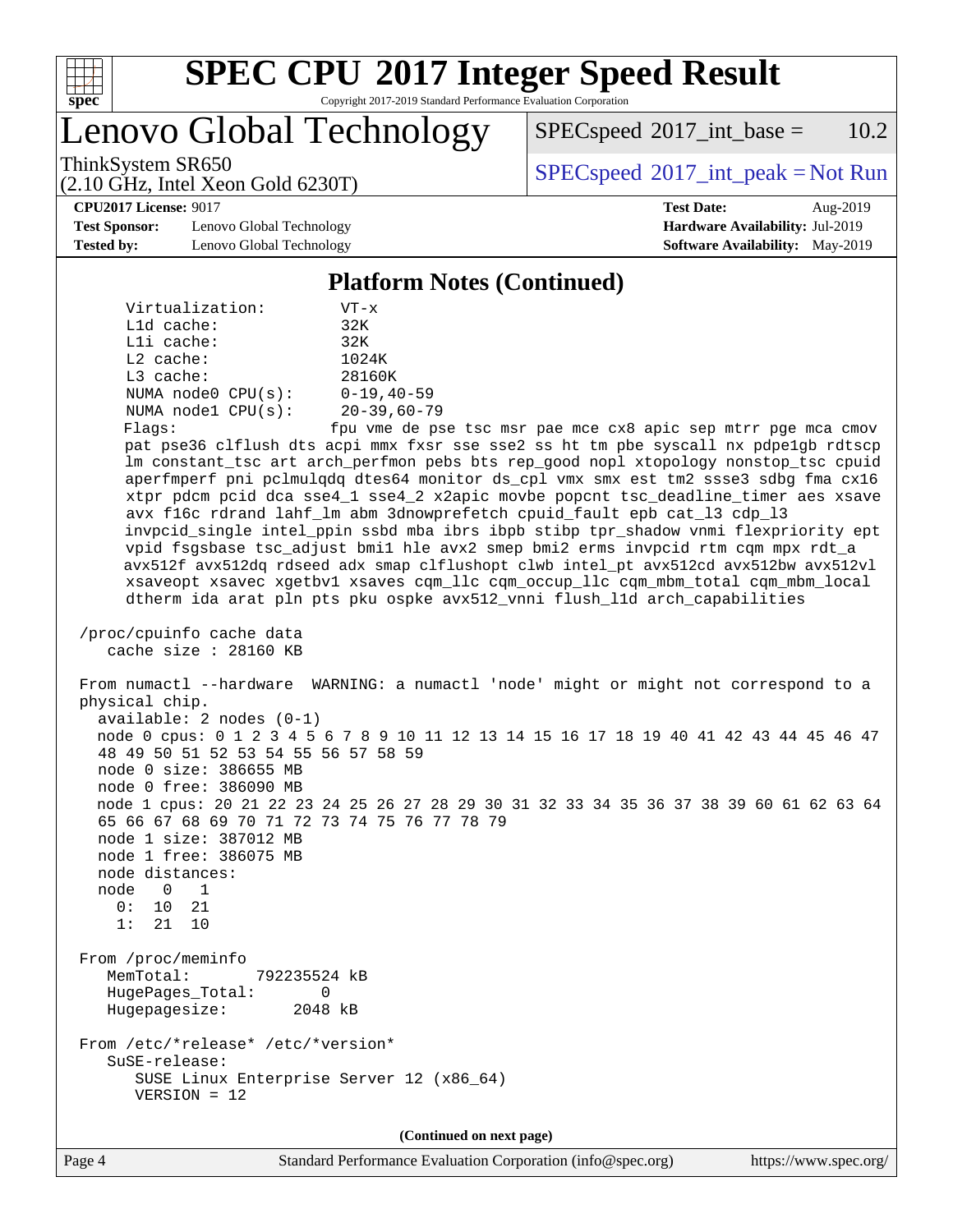

# **[SPEC CPU](http://www.spec.org/auto/cpu2017/Docs/result-fields.html#SPECCPU2017IntegerSpeedResult)[2017 Integer Speed Result](http://www.spec.org/auto/cpu2017/Docs/result-fields.html#SPECCPU2017IntegerSpeedResult)**

Copyright 2017-2019 Standard Performance Evaluation Corporation

Lenovo Global Technology

 $SPECspeed^{\circledcirc}2017\_int\_base = 10.2$  $SPECspeed^{\circledcirc}2017\_int\_base = 10.2$ 

(2.10 GHz, Intel Xeon Gold 6230T)

ThinkSystem SR650<br>  $(2.10 \text{ GHz. Intel } X_{\text{QCD}}$  Gold 6230T)

**[Test Sponsor:](http://www.spec.org/auto/cpu2017/Docs/result-fields.html#TestSponsor)** Lenovo Global Technology **[Hardware Availability:](http://www.spec.org/auto/cpu2017/Docs/result-fields.html#HardwareAvailability)** Jul-2019 **[Tested by:](http://www.spec.org/auto/cpu2017/Docs/result-fields.html#Testedby)** Lenovo Global Technology **[Software Availability:](http://www.spec.org/auto/cpu2017/Docs/result-fields.html#SoftwareAvailability)** May-2019

**[CPU2017 License:](http://www.spec.org/auto/cpu2017/Docs/result-fields.html#CPU2017License)** 9017 **[Test Date:](http://www.spec.org/auto/cpu2017/Docs/result-fields.html#TestDate)** Aug-2019

## **[Platform Notes \(Continued\)](http://www.spec.org/auto/cpu2017/Docs/result-fields.html#PlatformNotes)**

| Page 5                                     | Standard Performance Evaluation Corporation (info@spec.org)<br>https://www.spec.org/                                                                                                                                                                                                            |
|--------------------------------------------|-------------------------------------------------------------------------------------------------------------------------------------------------------------------------------------------------------------------------------------------------------------------------------------------------|
|                                            | (Continued on next page)                                                                                                                                                                                                                                                                        |
|                                            | Intel(R) C Intel(R) 64 Compiler for applications running on Intel(R) 64,                                                                                                                                                                                                                        |
| С                                          | 600.perlbench_s(base) 602.gcc_s(base) 605.mcf_s(base)<br>625.x264_s(base) 657.xz_s(base)                                                                                                                                                                                                        |
|                                            | <b>Compiler Version Notes</b>                                                                                                                                                                                                                                                                   |
|                                            | (End of data from sysinfo program)                                                                                                                                                                                                                                                              |
| Memory:                                    | 24x Samsung M393A4K40CB2-CVF 32 GB 2 rank 2933                                                                                                                                                                                                                                                  |
|                                            | this section. The 'dmidecode' program reads system data which is "intended to allow<br>hardware to be accurately determined", but the intent may not be met, as there are<br>frequent changes to hardware, firmware, and the "DMTF SMBIOS" standard.<br>BIOS Lenovo -[IVE141E-2.30]- 07/02/2019 |
|                                            | Additional information from dmidecode follows. WARNING: Use caution when you interpret                                                                                                                                                                                                          |
| Filesystem<br>/dev/sda2                    | SPEC is set to: /home/cpu2017-1.0.5-ic19.0u4<br>Type Size Used Avail Use% Mounted on<br>btrfs 744G 43G 702G<br>6% /home                                                                                                                                                                         |
| run-level 3 Aug 21 10:47                   |                                                                                                                                                                                                                                                                                                 |
| CVE-2017-5754 (Meltdown):<br>IBPB, IBRS FW | Not affected<br>CVE-2017-5753 (Spectre variant 1): Mitigation: __user pointer sanitization<br>CVE-2017-5715 (Spectre variant 2): Mitigation: Indirect Branch Restricted Speculation,                                                                                                            |
|                                            | Kernel self-reported vulnerability status:                                                                                                                                                                                                                                                      |
| uname $-a$ :                               | Linux linux-gf3m 4.12.14-94.41-default #1 SMP Wed Oct 31 12:25:04 UTC 2018 (3090901)<br>x86_64 x86_64 x86_64 GNU/Linux                                                                                                                                                                          |
| ID="sles"<br>$ANSI\_COLOR = "0;32"$        | CPE_NAME="cpe:/o:suse:sles:12:sp4"                                                                                                                                                                                                                                                              |
| VERSION="12-SP4"<br>VERSION_ID="12.4"      | PRETTY_NAME="SUSE Linux Enterprise Server 12 SP4"                                                                                                                                                                                                                                               |
| os-release:<br>NAME="SLES"                 |                                                                                                                                                                                                                                                                                                 |
| PATCHLEVEL = 4                             | # This file is deprecated and will be removed in a future service pack or release.<br># Please check /etc/os-release for details about this release.                                                                                                                                            |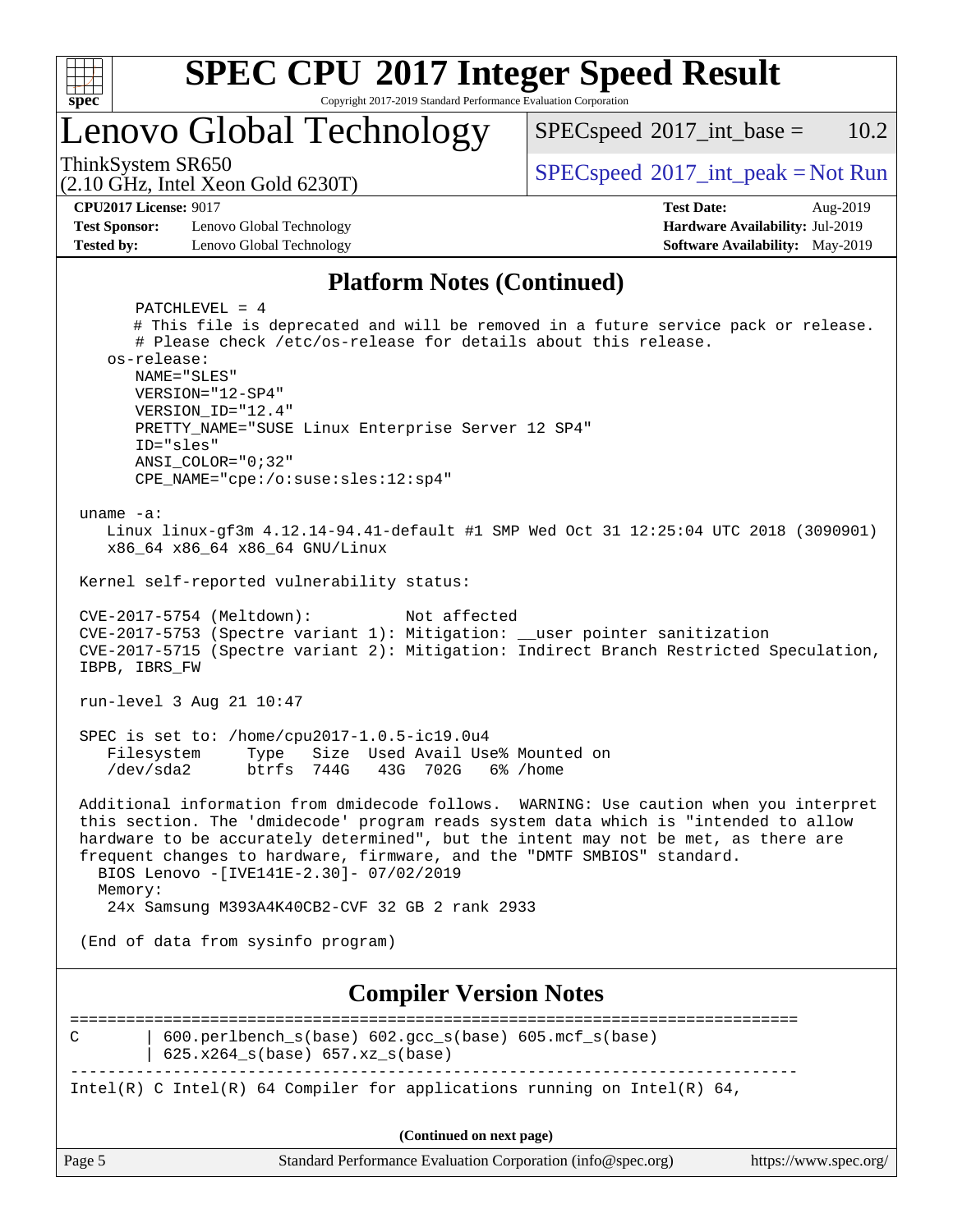

# **[SPEC CPU](http://www.spec.org/auto/cpu2017/Docs/result-fields.html#SPECCPU2017IntegerSpeedResult)[2017 Integer Speed Result](http://www.spec.org/auto/cpu2017/Docs/result-fields.html#SPECCPU2017IntegerSpeedResult)**

Copyright 2017-2019 Standard Performance Evaluation Corporation

# Lenovo Global Technology

 $SPECspeed^{\circ}2017\_int\_base = 10.2$  $SPECspeed^{\circ}2017\_int\_base = 10.2$ 

(2.10 GHz, Intel Xeon Gold 6230T)

ThinkSystem SR650<br>  $(2.10 \text{ GHz}_{\text{total}} \text{ York})$  [SPECspeed](http://www.spec.org/auto/cpu2017/Docs/result-fields.html#SPECspeed2017intpeak)<sup>®</sup>[2017\\_int\\_peak = N](http://www.spec.org/auto/cpu2017/Docs/result-fields.html#SPECspeed2017intpeak)ot Run

**[Test Sponsor:](http://www.spec.org/auto/cpu2017/Docs/result-fields.html#TestSponsor)** Lenovo Global Technology **[Hardware Availability:](http://www.spec.org/auto/cpu2017/Docs/result-fields.html#HardwareAvailability)** Jul-2019 **[Tested by:](http://www.spec.org/auto/cpu2017/Docs/result-fields.html#Testedby)** Lenovo Global Technology **[Software Availability:](http://www.spec.org/auto/cpu2017/Docs/result-fields.html#SoftwareAvailability)** May-2019

**[CPU2017 License:](http://www.spec.org/auto/cpu2017/Docs/result-fields.html#CPU2017License)** 9017 **[Test Date:](http://www.spec.org/auto/cpu2017/Docs/result-fields.html#TestDate)** Aug-2019

## **[Compiler Version Notes \(Continued\)](http://www.spec.org/auto/cpu2017/Docs/result-fields.html#CompilerVersionNotes)**

| Version 19.0.4.227 Build 20190416<br>Copyright (C) 1985-2019 Intel Corporation. All rights reserved.                                                                                   |
|----------------------------------------------------------------------------------------------------------------------------------------------------------------------------------------|
| 620.omnetpp $s(base)$ 623.xalancbmk $s(base)$ 631.deepsjeng $s(base)$<br>$C++$<br>$641.$ leela $s(base)$                                                                               |
| Intel(R) C++ Intel(R) 64 Compiler for applications running on Intel(R) 64,<br>Version 19.0.4.227 Build 20190416<br>Copyright (C) 1985-2019 Intel Corporation. All rights reserved.     |
| Fortran   $648$ . exchange2 $s$ (base)                                                                                                                                                 |
| Intel(R) Fortran Intel(R) 64 Compiler for applications running on Intel(R)<br>64, Version 19.0.4.227 Build 20190416<br>Copyright (C) 1985-2019 Intel Corporation. All rights reserved. |

## **[Base Compiler Invocation](http://www.spec.org/auto/cpu2017/Docs/result-fields.html#BaseCompilerInvocation)**

[C benchmarks](http://www.spec.org/auto/cpu2017/Docs/result-fields.html#Cbenchmarks): [icc -m64 -std=c11](http://www.spec.org/cpu2017/results/res2019q3/cpu2017-20190902-17407.flags.html#user_CCbase_intel_icc_64bit_c11_33ee0cdaae7deeeab2a9725423ba97205ce30f63b9926c2519791662299b76a0318f32ddfffdc46587804de3178b4f9328c46fa7c2b0cd779d7a61945c91cd35)

[C++ benchmarks:](http://www.spec.org/auto/cpu2017/Docs/result-fields.html#CXXbenchmarks) [icpc -m64](http://www.spec.org/cpu2017/results/res2019q3/cpu2017-20190902-17407.flags.html#user_CXXbase_intel_icpc_64bit_4ecb2543ae3f1412ef961e0650ca070fec7b7afdcd6ed48761b84423119d1bf6bdf5cad15b44d48e7256388bc77273b966e5eb805aefd121eb22e9299b2ec9d9)

[Fortran benchmarks](http://www.spec.org/auto/cpu2017/Docs/result-fields.html#Fortranbenchmarks): [ifort -m64](http://www.spec.org/cpu2017/results/res2019q3/cpu2017-20190902-17407.flags.html#user_FCbase_intel_ifort_64bit_24f2bb282fbaeffd6157abe4f878425411749daecae9a33200eee2bee2fe76f3b89351d69a8130dd5949958ce389cf37ff59a95e7a40d588e8d3a57e0c3fd751)

# **[Base Portability Flags](http://www.spec.org/auto/cpu2017/Docs/result-fields.html#BasePortabilityFlags)**

 600.perlbench\_s: [-DSPEC\\_LP64](http://www.spec.org/cpu2017/results/res2019q3/cpu2017-20190902-17407.flags.html#b600.perlbench_s_basePORTABILITY_DSPEC_LP64) [-DSPEC\\_LINUX\\_X64](http://www.spec.org/cpu2017/results/res2019q3/cpu2017-20190902-17407.flags.html#b600.perlbench_s_baseCPORTABILITY_DSPEC_LINUX_X64) 602.gcc\_s: [-DSPEC\\_LP64](http://www.spec.org/cpu2017/results/res2019q3/cpu2017-20190902-17407.flags.html#suite_basePORTABILITY602_gcc_s_DSPEC_LP64) 605.mcf\_s: [-DSPEC\\_LP64](http://www.spec.org/cpu2017/results/res2019q3/cpu2017-20190902-17407.flags.html#suite_basePORTABILITY605_mcf_s_DSPEC_LP64) 620.omnetpp\_s: [-DSPEC\\_LP64](http://www.spec.org/cpu2017/results/res2019q3/cpu2017-20190902-17407.flags.html#suite_basePORTABILITY620_omnetpp_s_DSPEC_LP64) 623.xalancbmk\_s: [-DSPEC\\_LP64](http://www.spec.org/cpu2017/results/res2019q3/cpu2017-20190902-17407.flags.html#suite_basePORTABILITY623_xalancbmk_s_DSPEC_LP64) [-DSPEC\\_LINUX](http://www.spec.org/cpu2017/results/res2019q3/cpu2017-20190902-17407.flags.html#b623.xalancbmk_s_baseCXXPORTABILITY_DSPEC_LINUX) 625.x264\_s: [-DSPEC\\_LP64](http://www.spec.org/cpu2017/results/res2019q3/cpu2017-20190902-17407.flags.html#suite_basePORTABILITY625_x264_s_DSPEC_LP64) 631.deepsjeng\_s: [-DSPEC\\_LP64](http://www.spec.org/cpu2017/results/res2019q3/cpu2017-20190902-17407.flags.html#suite_basePORTABILITY631_deepsjeng_s_DSPEC_LP64) 641.leela\_s: [-DSPEC\\_LP64](http://www.spec.org/cpu2017/results/res2019q3/cpu2017-20190902-17407.flags.html#suite_basePORTABILITY641_leela_s_DSPEC_LP64) 648.exchange2\_s: [-DSPEC\\_LP64](http://www.spec.org/cpu2017/results/res2019q3/cpu2017-20190902-17407.flags.html#suite_basePORTABILITY648_exchange2_s_DSPEC_LP64)

**(Continued on next page)**

Page 6 Standard Performance Evaluation Corporation [\(info@spec.org\)](mailto:info@spec.org) <https://www.spec.org/>